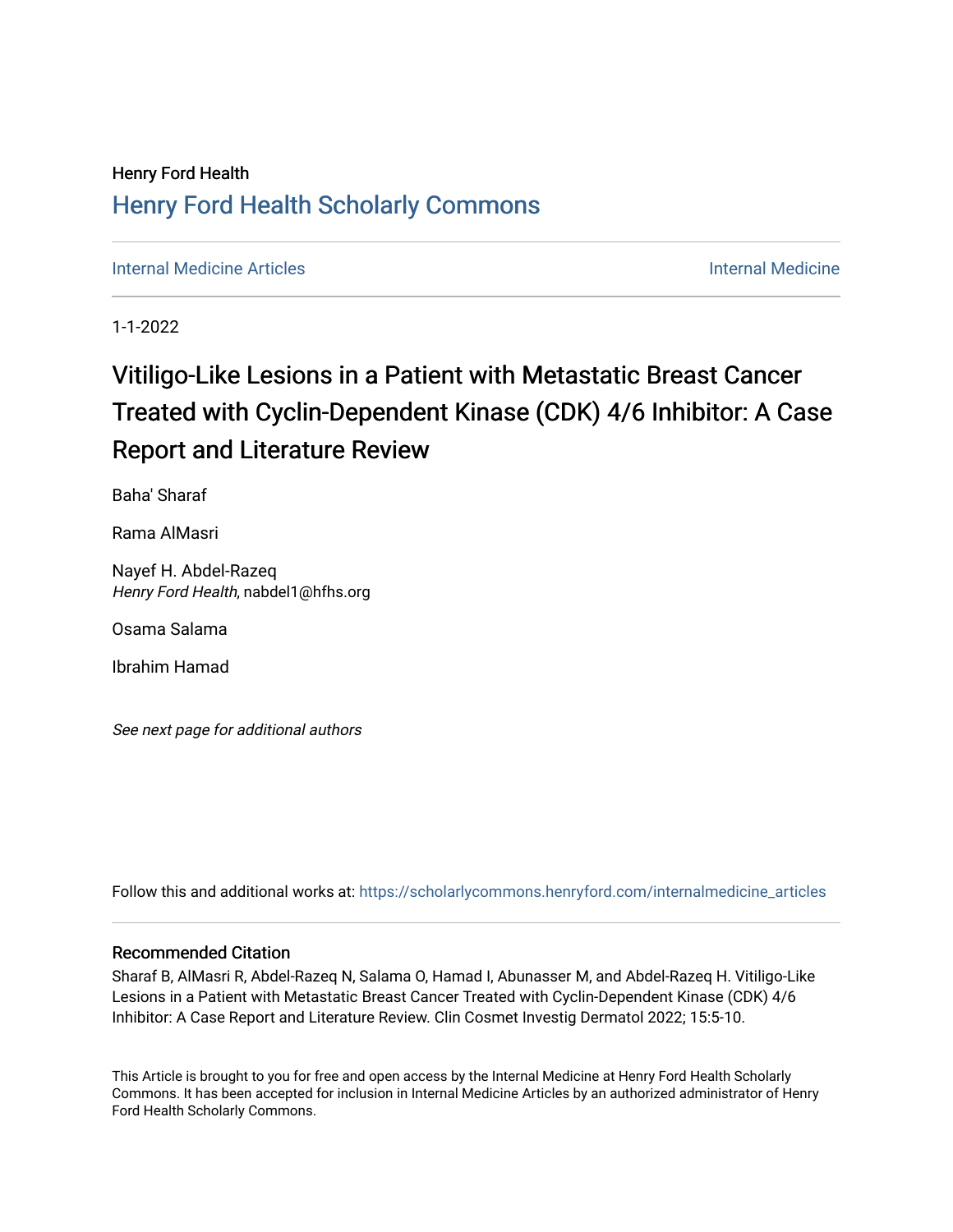#### Authors

Baha' Sharaf, Rama AlMasri, Nayef H. Abdel-Razeq, Osama Salama, Ibrahim Hamad, Mahmoud Abunasser, and Hikmat Abdel-Razeq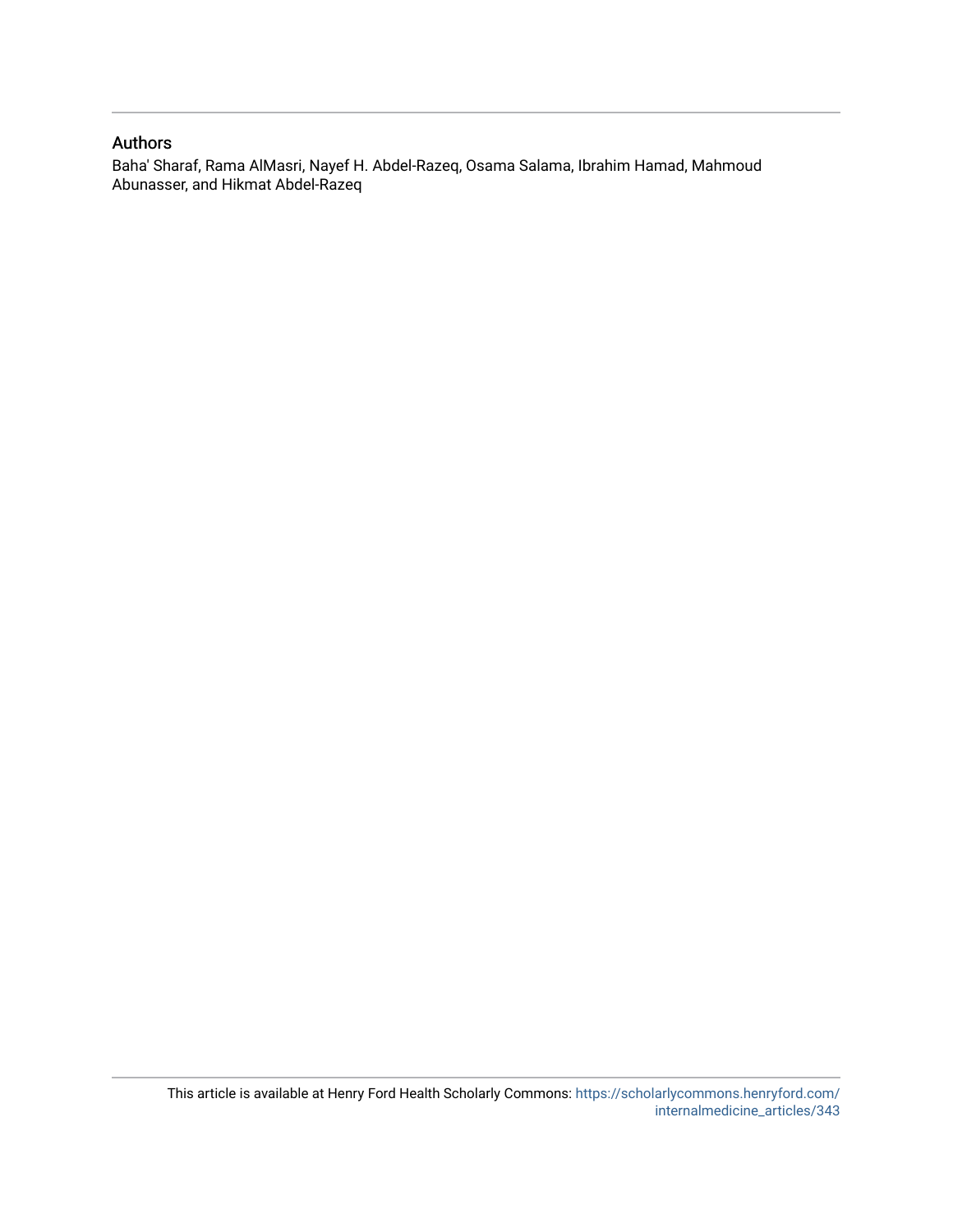#### Open Access Full Text Article

CASE REPORT

Vitiligo-Like Lesions in a Patient with Metastatic Breast Cancer Treated with Cyclin-Dependent Kinase (CDK) 4/6 Inhibitor: A Case Report and Literature Review

Baha' Sharaf<sup>o'</sup> Rama AlMasri<sup>2</sup> Nayef Abdel-Razeq<sup>3</sup> Osama Salama<sup>1</sup> Ibrahim Hamad <sup>1</sup> Mahmoud Abunasser<sup>1</sup> Hikmat Abdel-Razeq<sup>1,4</sup>

1 Department of Internal Medicine, King Hussein Cancer Center, Amman, Jordan; <sup>2</sup>Department of Internal Medicine, Istishari Hospital, Amman, Jordan; <sup>3</sup> Department of Internal Medicine, Henry Ford Hospital, Detroit, MI, USA; <sup>4</sup>School of Medicine, University of Jordan, Amman, Jordan

Correspondence: Hikmat Abdel-Razeq Department of Internal Medicine, King Hussein Cancer Center, School of Medicine, University of Jordan, Queen Rania Al Abdullah Street, PO Box 1269, Amman 11941, Jordan Tel + 962-6 5300460, Ext: 1000 Email habdelrazeq@khcc.jo

**Background:** Cyclin-dependent kinase (CDK) 4/6 inhibitors have revolutionized the treatment landscape of hormone receptor-positive (HR<sup>+</sup>), human epidermal growth factor receptor 2-negative (HER2− ) metastatic breast cancer, with an impressive efficacy and safety profile. Cytopenia is the main adverse event, which is both predictable and manageable. Here, we report a case of CDK4/6 inhibitor-induced vitiligo-like lesions. Vitiligo or vitiligolike lesions are a rare adverse event; only a few cases are reported in the literature.

**Case Presentation:** A 71-year-old female patient was diagnosed initially with early-stage right breast cancer (HR<sup>+</sup>/HER2<sup>−</sup>) and was treated with breast-conserving surgery followed by chemotherapy, radiotherapy, and hormonal therapy. A few years later, she developed metastatic disease to the hilar lymph nodes, and to multiple skeletal sites, including the left scapula, left shoulder, left iliac bone, and dorsal vertebrae, for which she was treated with ribociclib and letrozole. While on treatment, she developed hypopigmented lesions involving both hands, feet, and face, which were described as vitiligo-like lesions.

**Conclusion:** CDK4/6 inhibitor-induced vitiligo is a rare and unpredictable adverse event. This case report highlights the rarity of this adverse event, the dilemma related to the optimal treatment, and decisions related to continuation, holding, or switching CDK4/6 inhibitors.

**Keywords:** CDK4/6 inhibitors, ribociclib, vitiligo, vitiligo-like, breast cancer, skin adverse events

#### **Introduction**

The cyclin-dependent kinase (CDK) 4/6 inhibitors are novel targeted therapeutic agents that interrupt the proliferation of malignant cells through the inhibition of cyclin-D/ CDK4/6 complex activity, so that retinoblastoma protein remains hypophosphorylated and bound to E2F transcription factor and, as a result, blocks cell cycle progression from G1 to S phase.<sup>1,2</sup> These drugs, combined with aromatase inhibitors or fulvestrant, have revolutionized the treatment landscape of hormone receptor-positive  $(HR^{+})$ , human epidermal growth factor receptor 2-negative (HER2− ) metastatic breast cancer (mBC). They have provided consistent and impressive efficacy outcomes in various settings, and combination regimens in first line treatment and beyond, for both premenopausal and postmenopausal women. $3-7$ 

All three available CDK 4/6 inhibitors – palbociclib, ribociclib, and abemaciclib – have shown comparable efficacy outcomes, with variable, but predictable and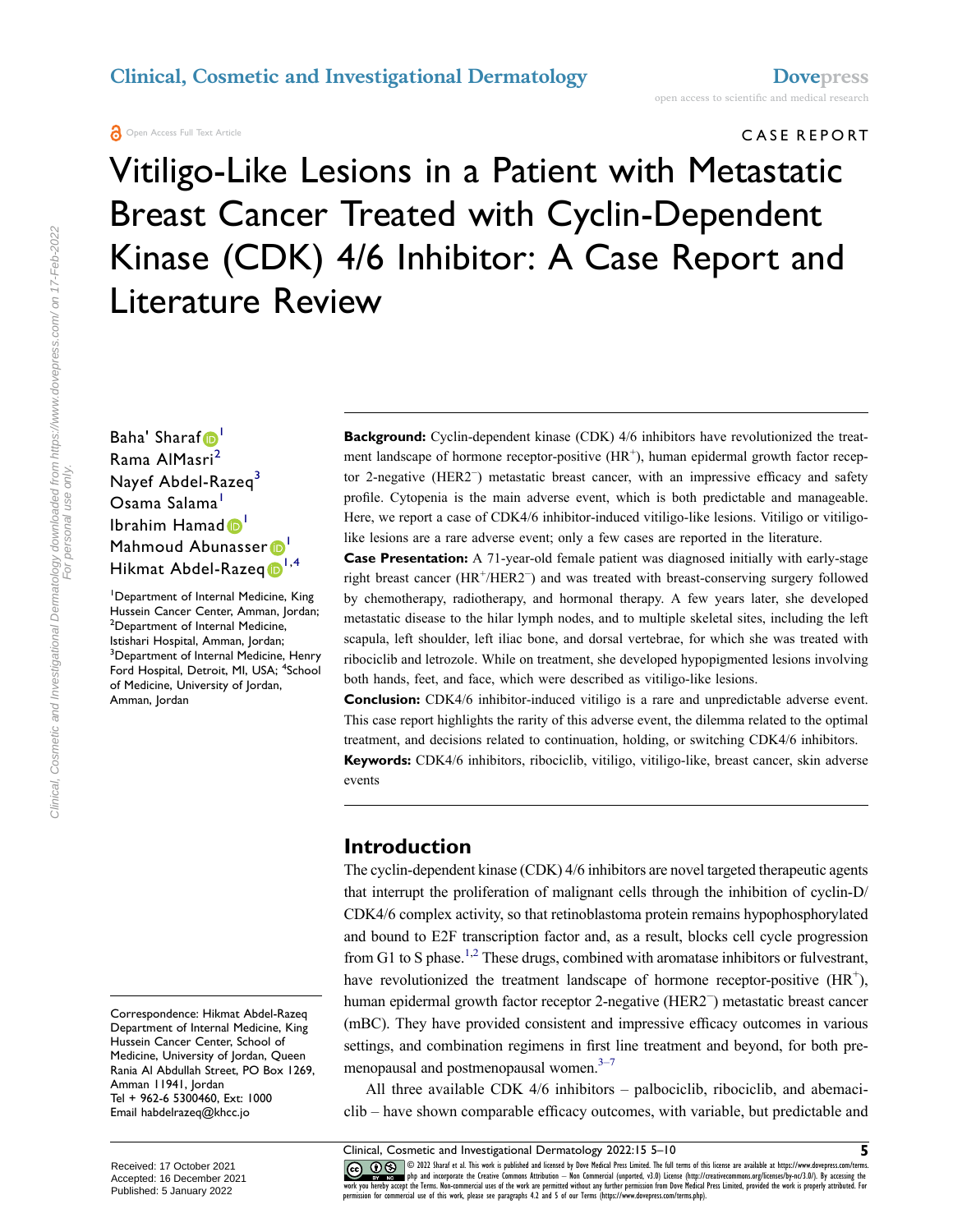manageable adverse events. $8 \text{ In addition to improving the}$ time to disease progression, and possibly improving overall survival, $9$  quality of life (QoL) is an important outcome indicator, which is maintained or improved across all CDK4/6 inhibitor trials.10−13

Bone marrow myelosuppression, mainly neutropenia, is the most commonly encountered adverse event, and is probably a class effect, reported in almost 80% of the studied patients in all clinical trials involving all three CDK4/6 inhibitors.<sup>14-16</sup>

A number of mild cutaneous adverse events, such as low-grade alopecia and skin rash, have been attributed to CDK4/6 inhibitors.<sup>17</sup> More severe skin toxicities are rare and constitute less than 1% of reported adverse events.<sup>18,19</sup> Vitiligo is a chronic acquired pigmentary skin disorder, characterized by the absence of pigmentary cells from the epidermis that leads to white patches on the body, usually symmetrically distributed, and is more obvious in people with dark skin. The lesions are mostly well-demarcated white patches in different shapes, and they vary in size from a few millimeters to centimeters. The initial lesions are most frequently encountered on the hands, feet, forearms, and face, favoring a periocular or perioral distribution. The etiology of vitiligo is unknown, but it is usually associated with autoimmune disorders, mostly thyroid diseases. Because of the uncertainty of its etiology, its natural course and the absence of effective treatment, there is a sense of social stigmatization, psychological distress, and low self-esteem among affected patients.

Vitiligo or vitiligo-like lesions are rarely reported with CDK4/6 inhibitors.<sup>20</sup> It is proposed that this adverse event may be due to the apoptotic effect of CDK4/6 inhibitors on melanocytes, which may result in reduced numbers and survival of melanocytes, and, consequently, the appearance of hypopigmented lesions. $21$ 

#### **Methods**

Following the identification of our case, all published clinical trials, case reports, reviews, and meta-analyses on the use of CDK4/6 inhibitors, plus aromatase inhibitors or fulvestrant, were reviewed for reported adverse events. The literature review was conducted utilizing PubMed, with the following keywords: CDK4/6 inhibitors, ribociclib, palbociclib, abemaciclib, vitiligo, vitiligo-like lesions, breast cancer, and skin adverse events.

### **Case Report**

A 71-year-old female patient with thalassemia minor and hypertension was diagnosed in 1999 with early-stage right breast cancer. She underwent breast-conserving surgery and axillary dissection; pathology showed a small tumor, less than 2 cm, node-negative invasive ductal carcinoma. Hormone receptors (HRs) were positive but HER2 was negative. After the surgery, she received chemotherapy [cyclophosphamide, methotrexate, and 5-fluorouracil (CMF)] followed by radiotherapy and adjuvant tamoxifen for 5 years. She did well and was very adherent to clinical and mammographic follow-up until 2015, when she had an intractable cough. Imaging studies showed a left hilar lesion and multiple osteolytic bone metastases, including the left scapula, left shoulder, left iliac bone, and the fourth and seventh dorsal vertebrae. Fine needle aspiration from the left hilum, through endobronchial ultrasound, confirmed breast cancer metastasis. Similarly to the original tumor, hormone receptors were positive (ER 90%, PR 30%) and HER2 was negative. Therefore, she was started on endocrine therapy with fulvestrant, which kept her progression free for 2 years. She was then switched to exemestane and everolimus; however, this regimen was discontinued owing to grade II pneumonitis and prenephrotic range proteinuria. At that time, the patient was enrolled in a double-blind randomized clinical trial testing CDK4/6 inhibitors along with aromatase inhibitors. A few months later, the patient was taken off the study owing to disease progression, and was found to be on the placebo arm. Following the US Food and Drug Administration (FDA) approval of CDK4/6 inhibitors, she was started on ribociclib and letrozole, which she tolerated relatively well. Nonetheless, because of persistent neutropenia, the dose of ribociclib was reduced to 400 mg daily; on days 1–21 of a 28-day cycle.

Almost 20 weeks after starting ribociclib and letrozole, she noticed small, rounded, well-demarcated hypopigmented lesions over both hands with expanding patches reaching up to the mid forearms (Figure 1). Three weeks later, new similar lesions started to appear over her face (Figure 2) and feet. The patient had no personal or family history of autoimmune diseases. The patient was seen at the dermatology clinic and was offered treatment with topical immunomodulators (calcineurin inhibitors), which she refused, and was kept on topical steroids with little improvement.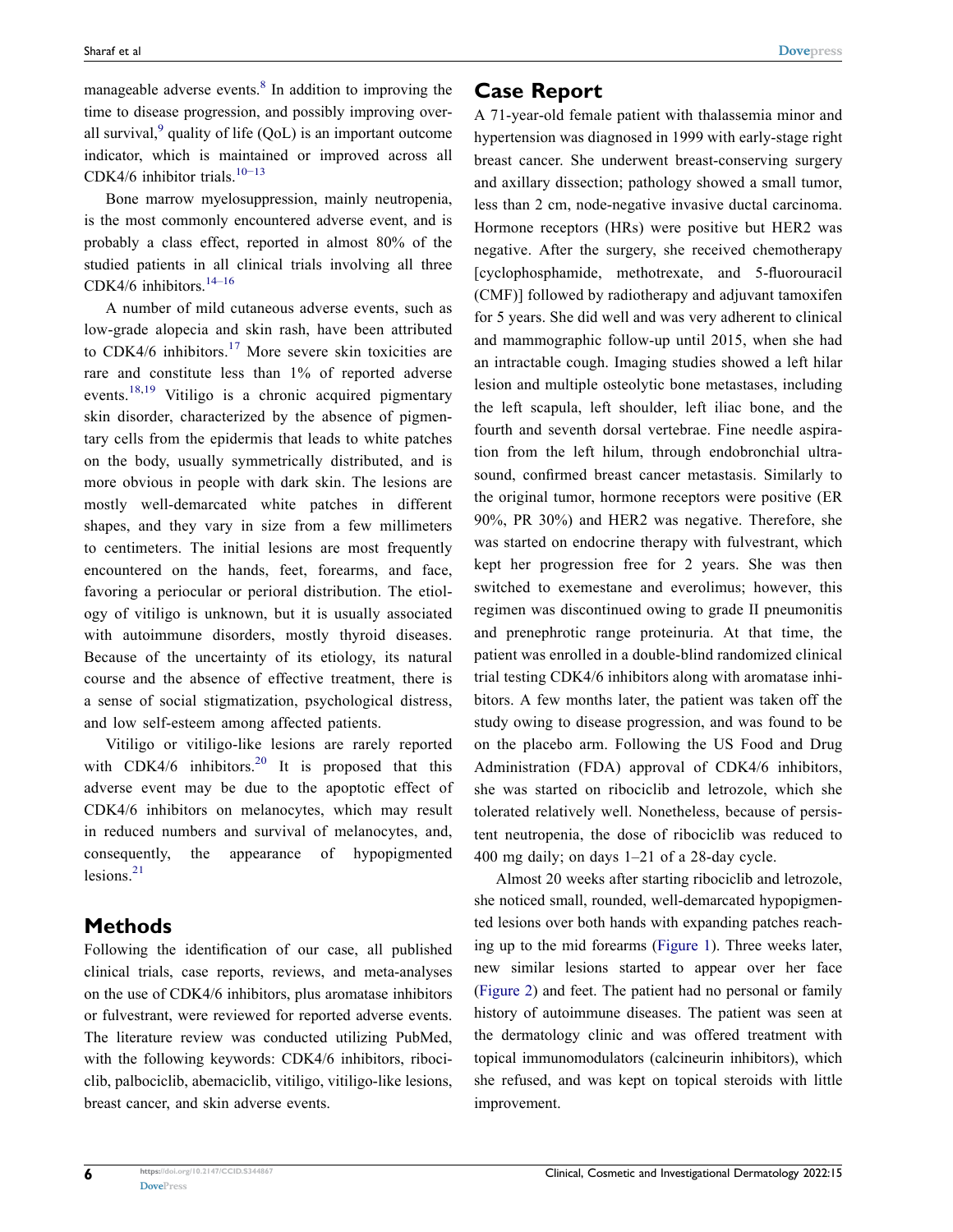

**Figure 1** Well-demarcated, hypopigmented lesions over the hands with expanding patches reaching up to the forearms.

#### **Discussion**

Cutaneous adverse events can be a major problem, and may directly impact the QoL of patients receiving anticancer therapy.<sup>22,23</sup> A systematic review and meta-analysis reviewed the risk and incidence of pigmentary lesions, as adverse events, among 8052 patients treated with targeted therapy and enrolled in 36 clinical trials. In total, 17.7% of patients had depigmented skin lesions.<sup>24</sup> Imatinib, cabozantinib, nivolumab, pazopanib, pembrolizumab, sorafenib, and sunitinib appeared to be the most common culprits.

A wide range of dermatological manifestations, of varying degree, were reported with CDK4/6 inhibitors (Table 1). Alopecia, for example, was reported in 33.2% of patients treated with the combination of ribociclib and letrozole, compared to 15.5% treated with letrozole alone, in the MONALEESA-2 trial; and 14.8% with palbociclib and fulvestrant, compared to 5.8% with fulvestrant alone, in the PALOMA-3 trial.<sup>25</sup> More severe and devastating



**Figure 2** Vitiligo-like lesions over the face. Depigmented patches surrounded by normal skin. The patches are whitish in color and are well demarcated.

events have been reported; one case of acute bullous skin rash,26 three cases of Stevens–Johnson syndrome  $(SJS),$ <sup>18,27,28</sup> one case of toxic epidermal necrolysis  $(TEN)<sup>29</sup>$  one case of histiocytoid Sweet syndrome,<sup>30</sup> and one case of erythema dyschromicum perstans (ashy dermatosis)-like pigmentation. $31$ 

The association between cancer and vitiligo has been previously studied. The risk of melanoma and nonmelanoma skin cancers was significantly lower in a group of  $10,040$  Italian patients with vitiligo.<sup>32</sup> Several other studies reached similar conclusions, and similar trends were also seen with internal organ carcinomas.33,34 In a retrospective Korean study from

**Table 1** Dermatological Manifestations Reported with CDK4/6 Inhibitors

- Alopecia
- Vitiligo
- Acute bullous skin rash
- Stevens–Johnson syndrome (SJS)
- Toxic epidermal necrolysis (TEN)
- Histiocytoid Sweet syndrome

**Abbreviation**: CDK, cyclin-dependent kinase.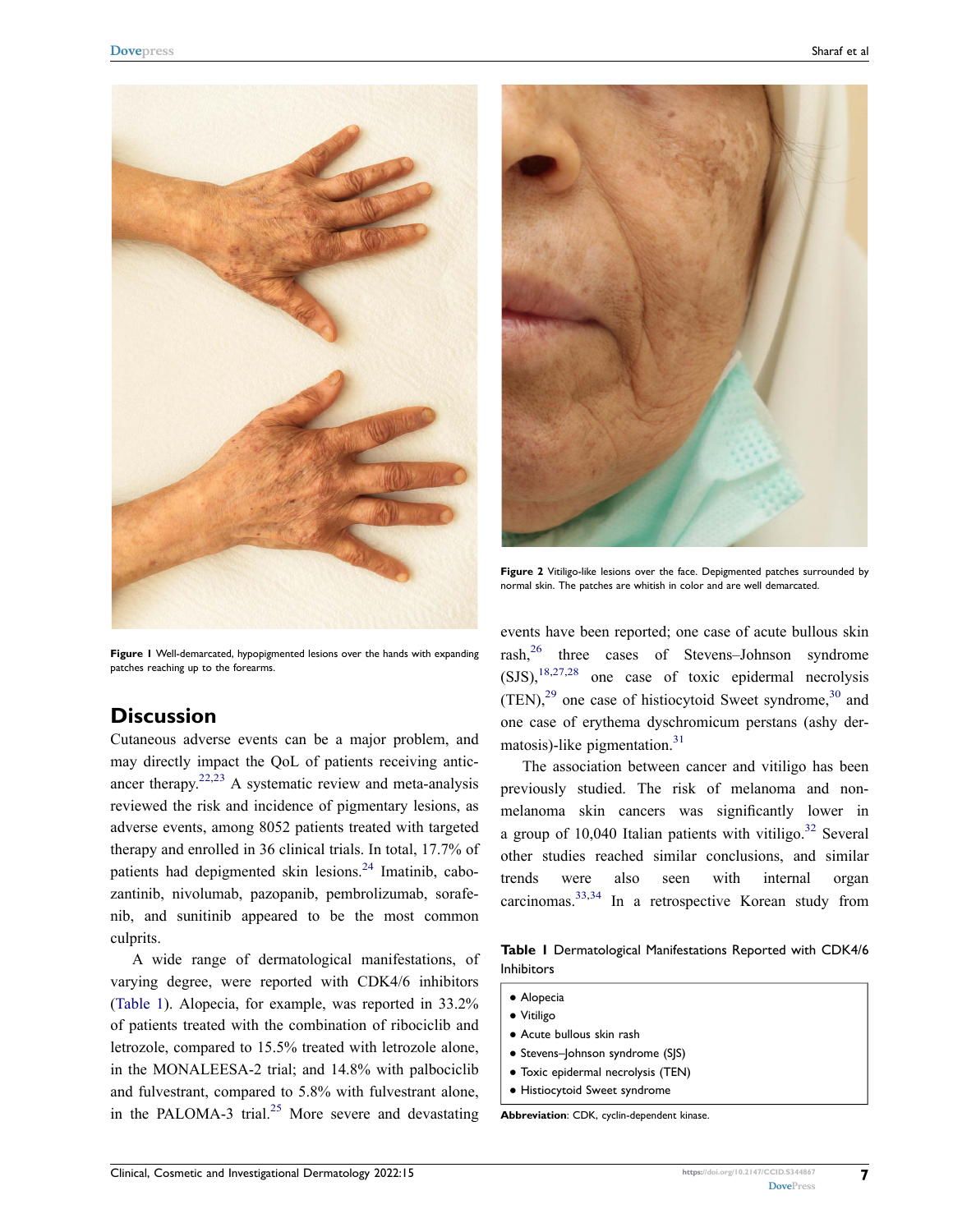2019, which included 101,078 patients with vitiligo and 202,156 controls, the incidence of "internal" cancers was 612.9 per 100,000 person-years in patients with vitiligo, compared to 708.9 per 100,000 person-years (HR, 0.86;  $P \le 0.001$ ) among the controls.<sup>35</sup> It is hypothesized that patients with autoimmune diseases, such as vitiligo, have higher immune surveillance, which, in turn, targets cancer development. In contrast, many previous studies had shown an increased risk of internal malignancy with other autoimmune diseases, such as systemic lupus and rheumatoid arthritis. $36-39$  These conflicting results may be explained by the different treatment modalities of vitiligo and other autoimmune diseases.

The increase in the use of immunotherapy to treat various cancers has led to more attention being paid to vitiligo. The appearance of vitiligo among cancer patients on immunotherapy has been associated with favorable outcomes in melanoma $40,41$  and renal cell carcinoma.<sup>42</sup> However, with the limited number of vitiligo or vitiligolike cases reported after exposure to CDK4/6 inhibitors, similar conclusions cannot be reached.

To our knowledge, only 18 previous cases of CDK4/6 inhibitor-induced vitiligo-like lesions have been reported in the literature. Sollena et al, on behalf of the European Network for Cutaneous ADverse event to Oncologic drugs (ENCADO) group, reported the largest series of vitiligo-like lesions associated with CDK4/6 inhibitors used in the treatment of 16 patients with mBC at six European university-based centers.20 The majority of the patients were treated with topical steroids and/or topical calcineurin inhibitors, with variable response. The two other cases were reported by Chan et al, in 71- and 54-year-old women; both of them were treated with ribociclib and letrozole and neither had a personal or familial history of autoimmune diseases.<sup>43</sup> Our case should add to the knowledge gained from existing case reports in the literature. First, vitiligo-like skin lesions may be encountered somewhat late during the course of ribociclib therapy. Second, a significant response to the usual vitiligo therapy may not occur, yet continuation of ribociclib is possible as long as patients are willing to carry on taking it.

We believe that the incidence of ribociclib, and probably the other CDK4/6 inhibitor-induced cutaneous adverse events, especially vitiligo or vitiligo-like lesions, is underreported. Physicians tend to pay more attention to the more serious and dose-limiting toxicities, such as cytopenia, cardiac dysfunction, and hepatotoxicity.

With the increasing utilization of CDK4/6 inhibitors in the most common subset of mBC (HR<sup>+</sup>/HER2<sup>-</sup>), and their recent approval in HER2-positive disease.<sup>44</sup> in addition to the recent efforts to move their use to earlier stages of breast cancer,  $45$  CDK4/6 inhibitor-induced vitiligo-like lesions will probably be more commonly encountered.

#### **Conclusions**

Ribociclib-induced vitiligo-like lesions are rare, but probably underreported. This case report highlights the rarity of this adverse event, the dilemma related to the optimal treatment, and the difficult decisions related to continuation, holding, or switching to other CDK4/6 inhibitors.

#### **Ethical Statement**

Written informed consent was provided by the patient to have the case details and accompanying images published. Permission to publish this case report was also obtained from the Institutional Review Board (IRB) at King Hussein Cancer Center.

#### **Acknowledgment**

The authors would like to acknowledge the efforts of our medical photographers, Mr. Ameen Harb and Mr. Ramzi Abu-Khader.

#### **Disclosure**

The authors declare no conflicts of interest in this work.

#### **References**

- 1. Sammons S, Topping D, Blackwell K. HR+, HER2– advanced breast cancer and CDK4/6 inhibitors: mode of action, clinical activity, and safety profiles. *Curr Cancer Drug Targets*. 2017;17(7). doi:10.2174/ 1568009617666170330120452
- 2. O'Leary B, Finn RS, Turner NC. Treating cancer with selective CDK4/6 inhibitors. *Nat Rev Clin Oncol*. 2016;13(7):417–430. doi:10.1038/nrclinonc.2016.26
- 3. Finn RS, Martin M, Rugo HS, et al. Palbociclib and letrozole in advanced breast cancer. *N Engl J Med*. 2016;375(20):1925–1936. doi:10.1056/NEJMoa1607303
- 4. Cristofanilli M, Turner NC, Bondarenko I, et al. Fulvestrant plus palbociclib versus fulvestrant plus placebo for treatment of hormone-receptor-positive, HER2-negative metastatic breast cancer that progressed on previous endocrine therapy (PALOMA-3): final analysis of the multicentre, double-blind, Phase 3 randomised controlled trial. *Lancet Oncol*. 2016;17:425–439. doi:10.1016/S1470- 2045(15)00613-0.
- 5. Tripathy D, Im S-A, Colleoni M, et al. Ribociclib plus endocrine therapy for premenopausal women with hormone-receptor-positive, Advanced Breast Cancer (MONALEESA-7): a randomised phase 3 trial. *Lancet Oncol*. 2018;19(7):904–915. doi:10.1016/s1470-2045(18) 30292-4
- 6. Sledge GW, Toi M, Neven P, et al. Monarch 2: abemaciclib in combination with fulvestrant in women with HR+/HER2− advanced breast cancer who had progressed while receiving endocrine therapy. *J Clin Oncol*. 2017;35(25):2875–2884. doi:10.1200/jco.2017.73.7585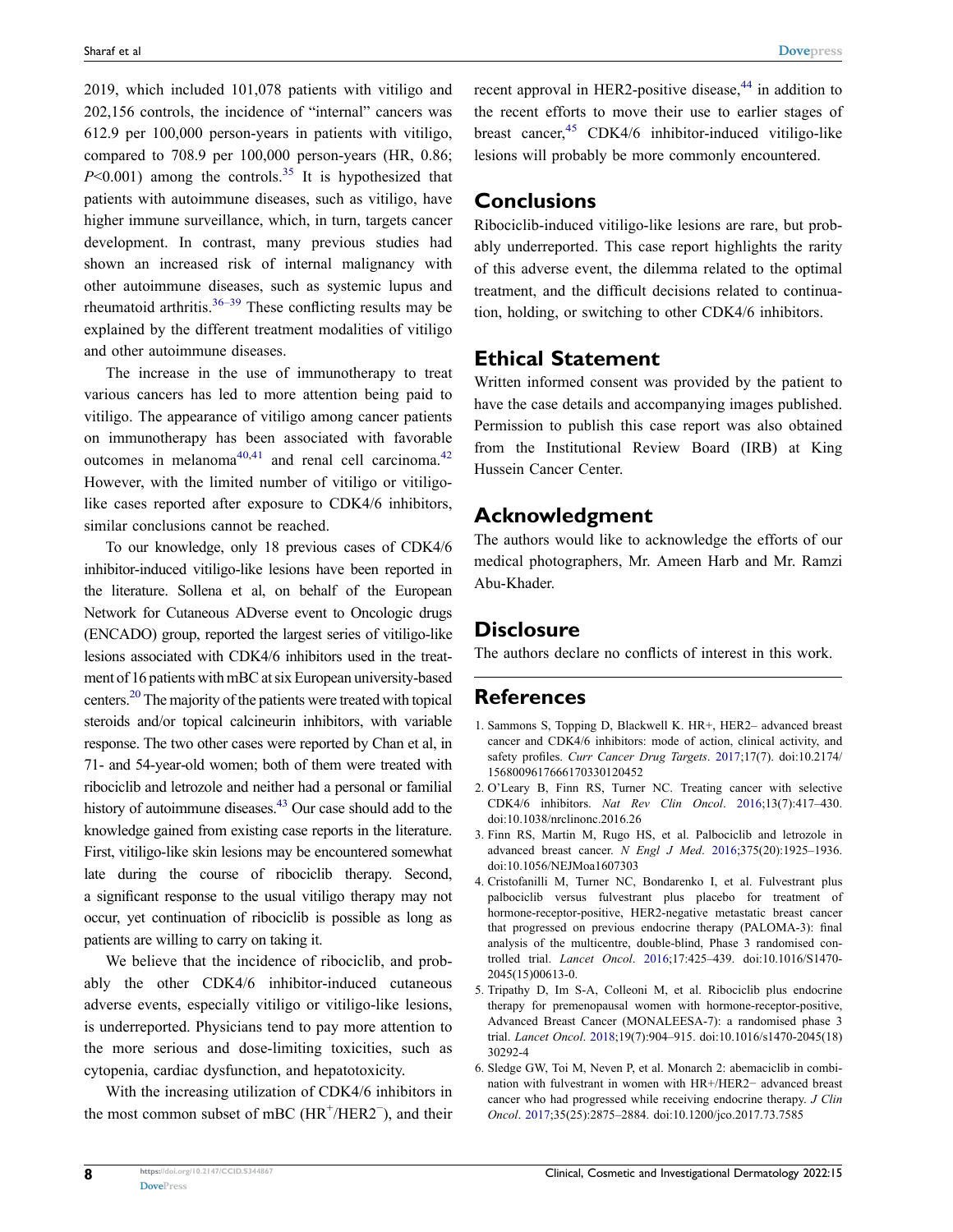- 7. Hortobagyi GN. Ribociclib for the first-line treatment of advanced hormone receptor-positive breast cancer: a review of subgroup analyses from the MONALEESA-2 trial. *Breast Cancer Res*. 2018;20:1. doi:10.1186/s13058-018-1050-7
- 8. Desnoyers A, Nadler MB, Kumar V, Saleh R, Amir E. Comparison of treatment-related adverse events of different cyclin-dependent kinase 4/6 inhibitors in metastatic breast cancer: a network meta-analysis. *Cancer Treat Rev*. 2020;90:102086. doi:10.1016/j.ctrv.2020.102086
- 9. Spring LM, Wander SA, Andre F, Moy B, Turner NC, Bardia A. Cyclin-dependent kinase 4 and 6 inhibitors for hormone receptor-positive breast cancer: past, present, and future. *Lancet*. 2020;395(10226):817–827. doi:10.1016/s0140-6736(20)30165-3
- 10. Harbeck N, Iyer S, Turner N, et al. Quality of life with palbociclib plus fulvestrant in previously treated hormone receptor-positive, HER2-negative metastatic breast cancer: patient-reported outcomes from the paloma-3 trial. *Ann Oncol*. 2016;27(6):1047–1054. doi:10.1093/annonc/mdw139
- 11. Verma S, O'Shaughnessy J, Burris HA, et al. Health-related quality of life of postmenopausal women with hormone receptor-positive, human epidermal growth factor receptor 2-negative advanced breast cancer treated with ribociclib + letrozole: results from monaleesa-2. *Breast Cancer Res Treat*. 2018;170(3):535–545. doi:10.1007/s10549- 018-4769-z
- 12. Kaufman PA, Toi M, Neven P, et al. Health-related quality of life in MONARCH 2: abemaciclib plus fulvestrant in hormone receptor-positive, her2-negative advanced breast cancer after endocrine therapy. *Oncologist*. 2020;25(2):e243–e251. doi:10.1634/theoncologist.2019-0551
- 13. Fasching PA, Esteva FJ, Pivot X, et al. Patient-reported outcomes (pros) in advanced breast cancer (ABC) treated with ribociclib + fulvestrant: results from monaleesa-3. *Ann Oncol*. 2018;29:viii90. doi:10.1093/annonc/mdy272.282
- 14. Yang L, Xue J, Yang Z, et al. Side effects of CDK4/6 inhibitors in the treatment of HR+/HER2− advanced breast cancer: a systematic review and meta-analysis of randomized controlled trials. *Ann Palliat Med*. 2021;10(5):5590–5599. doi:10.21037/apm-21-1096
- 15. Messina C, Cattrini C, Buzzatti G, et al. CDK4/6 inhibitors in advanced hormone receptor-positive/HER2-negative breast cancer: a systematic review and meta-analysis of randomized trials. *Breast Cancer Res Treat*. 2018;172(1):9–21. doi:10.1007/s10549-018-4901-0
- 16. Messina C, Messina M, Zanardi E. Risks and benefits from CDK inhibitors for advanced HR+, HER2- breast cancer. *Ann Oncol*. 2017;28(12):3099–3100. doi:10.1093/annonc/mdx530 PMID: 28950333.
- 17. Eiger D, Wagner M, Pondé NF, Nogueira MS, Buisseret L, de Azambuja E. The impact of cyclin-dependent kinase 4 and 6 inhibitors (cdk4/6i) on the incidence of alopecia in patients with Metastatic Breast Cancer (BC). *Acta Oncol*. 2020;59(6):723–725. doi:10.1080/ 0284186x.2020.1738547
- 18. Karagounis T, Vallurupalli M, Nathan N, et al. Stevens-Johnson syndrome–like eruption from palbociclib in a patient with metastatic breast cancer. *JAAD Case Rep*. 2018;4(5):452–454. doi:10.1016/j. jdcr.2017.12.015
- 19. Silvestri M, Cristaudo A, Morrone A, et al. Emerging skin toxicities in patients with breast cancer treated with new cyclin-dependent kinase 4/6 inhibitors: a systematic review. *Drug Saf*. 2021;44 (7):725–732. doi:10.1007/s40264-021-01071-1
- 20. Sollena P, Nikolaou V, Soupos N, et al. European Network for Cutaneous ADverse event of Oncologic drugs (ENCADO) group. Vitiligo-like lesions in patients with advanced breast cancer treated with cycline-dependent kinases 4 and 6 inhibitors. *Breast Cancer Res Treat*. 2021;185(1):247–253. doi:10.1007/s10549- 020-05914-w
- 21. Zhou M, Lin F, Xu W, Jin R, Xu A. Decreased sumoylation of the retinoblastoma protein in keratinocytes during the pathogenesis of Vitiligo. *Mol Med Rep*. 2018. doi:10.3892/mmr.2018.9299
- 22. Hoffmann T, Corrêa-Fissmer M, Duarte CS, Nazário RF, Barranco AB, Oliveira KW. Prevalence of dermatological complaints in patients undergoing treatment for breast cancer. *An Bras Dermatol*. 2018;93(3):362–367. doi:10.1590/abd1806-4841.20186541
- 23. Balagula Y, Rosen ST, Lacouture ME. The emergence of supportive oncodermatology: the study of Dermatologic Adverse Events To Cancer Therapies. *J Am Acad Dermatol*. 2011;65(3):624–635. doi:10.1016/j.jaad.2010.06.051
- 24. Dai J, Belum VR, Wu S, Sibaud V, Lacouture ME. Pigmentary changes in patients treated with targeted anticancer agents: a systematic review and meta-analysis. *J Am Acad Dermatol*. 2017;77:5. doi:10.1016/j.jaad.2017.06.044
- 25. Saggar V, Wu S, Dickler MN, Lacouture ME. Alopecia with endocrine therapies in patients with cancer. *Oncologist*. 2013;18 (10):1126–1134. doi:10.1634/theoncologist.2013-0193
- 26. Khan NA, Alsharedi M. Bullous skin rash: a rare case of palbociclib-induced dermatological toxicity. *Cureus*. 2020. doi:10.7759/cureus.10229
- 27. Widmer S, Grossman M. Chemotherapy patient with Stevens-Johnson Syndrome presents to the Emergency Department: a case report. *Am J Emerg Med*. 2018;36:7. doi:10.1016/j.ajem.20 18.04.019
- 28. López-Gómez V, Yarza R, Muñoz-González H, et al. Ribociclibrelated Stevens–Johnson syndrome: oncologic awareness, case report, and literature review. *J Breast Cancer*. 2019;22(4):661. doi:10.4048/ jbc.2019.22.e44
- 29. Bozkaya Y, Ay B. Toxic epidermal necrolysis associated with ribociclib in a patient with metastatic breast cancer. *Breast J*. 2019;26 (4):773–774. doi:10.1111/tbj.13570
- 30. Fustà-Novell X, Morgado-Carrasco D, García-Herrera A, Bosch-Amate X, Martí-Martí I, Carrera C. Palbociclib-induced histiocytoid sweet syndrome. *Clin Exp Dermatol*. 2020;46(2):348–350. doi:10.1111/ced.14361
- 31. Mariano M, Donati P, Cameli N, Pigliacelli F, Morrone A, Cristaudo A. Ribociclib-induced erythema dyschromicum perstans (Ashy Dermatosis)-like pigmentation in a metastatic breast cancer patient. *J Breast Cancer*. 2021;24(1):117–121. doi:10.4048/jbc.20 21.24.e1
- 32. Paradisi A, Tabolli S, Didona B, Sobrino L, Russo N, Abeni D. Markedly reduced incidence of melanoma and nonmelanoma skin cancer in a nonconcurrent cohort of 10,040 patients with Vitiligo. *J Am Acad Dermatol*. 2014;71(6):1110–1116. doi:10.1016/j.jaad. 2014.07.050
- 33. Teulings HE, Overkamp M, Ceylan E, et al. Decreased risk of melanoma and nonmelanoma skin cancer in patients with Vitiligo: a survey among 1307 patients and their partners. *Br J Dermatol*. 2012;168(1):162–171. doi:10.1111/bjd.12111
- 34. Schallreuter KU, Tobin DJ, Panske A. Decreased photodamage and low incidence of non-melanoma skin cancer in 136 sun-exposed Caucasian patients with Vitiligo. *Dermatology*. 2002;204(3):19 4–201. doi:10.1159/000057881
- 35. Bae JM, Chung KY, Yun SJ, et al. Markedly reduced risk of internal malignancies in patients with vitiligo: a nationwide population-based Cohort Study. *J Clin Oncol*. 2019;37(11):903–911. doi:10.1200/jco. 18.01223
- 36. Hemminki K, Li X, Sundquist K, Sundquist J. Cancer risk in hospitalized rheumatoid arthritis patients. *Rheumatology*. 2008;47 (5):698–701. doi:10.1093/rheumatology/ken130
- 37. Ni J, Qiu L-J, Hu L-F, et al. Lung, liver, prostate, bladder malignancies risk in systemic lupus erythematosus: evidence from a meta-analysis. *Lupus*. 2014;23(3):284–292. doi:10.1177/09612033 13520060
- 38. Simon TA, Thompson A, Gandhi KK, Hochberg MC, Suissa S. Incidence of malignancy in adult patients with rheumatoid arthritis: a meta-analysis. *Arthritis Res Ther*. 2015;17:1. doi:10.1186/s13075- 015-0728-9